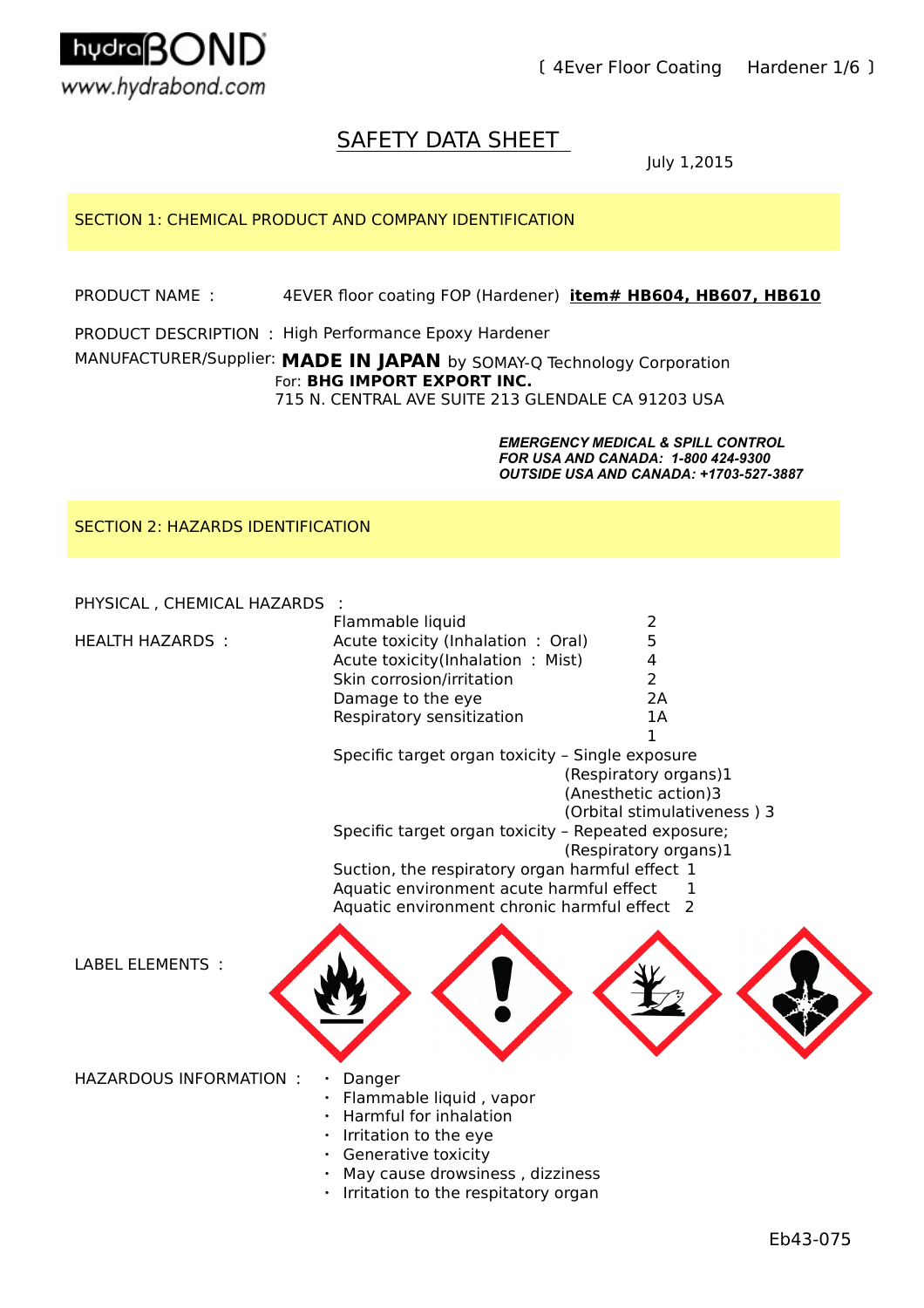

| PRECAUTIONS: | . Harmful for Central nervous system, the organ of vision<br>for repetition of use<br>· Read cautions thoroughly before use.<br>· Avoid smoking.<br>· Keep away from heat, sparks and flame.<br>• Use only with adequate ventilation.<br>$\cdot$ Avoid breathing vapor.<br>• Avoid contact with eyes, skin and clothing.<br>$\cdot$ Keep container closed.<br>• Wash thoroughly after handling.                                                                                |
|--------------|--------------------------------------------------------------------------------------------------------------------------------------------------------------------------------------------------------------------------------------------------------------------------------------------------------------------------------------------------------------------------------------------------------------------------------------------------------------------------------|
| FIRST AID:   | $\cdot$ Use adequate fire fighting measures.<br>. If inhaled, remove to fresh air. If not breathing, give<br>artificial respiration. If breathing is difficult, give oxygen.<br>. If swallowed, do not induce vomiting.<br>· In case of contact, immediately flush eyes or skin with plenty of<br>water for at least 15 minutes while removing contaminated<br>clothing and shoes.<br>$\cdot$ Wash clothing before reuse.<br>. In all cases get medical attention immediately. |

# SECTION 3: COMPOSITION/ INFORMATION ON INGREDIENTS

| CONCENTRATION (Wt. %)                           |
|-------------------------------------------------|
| $40 - 50$<br>1330-20-7<br>$1 - 5$<br>$1 \sim 5$ |
|                                                 |

# SECTION 4: FIRST AID MEASURES

| SKIN CONTACT: Remove contaminated clothing and foot wear. Wash skin thoroughly with plenty of |
|-----------------------------------------------------------------------------------------------|
| clean, fresh water and soap or proper skin cleaner. DO NOT use thinners and                   |
| solvents. Wash clothing before reuse.                                                         |

EYE CONTACT : Flush with plenty of water for at least 15 minutes, occasionally lifting the upper and lower eyelids. If irritation persists, get medical attention

INHALATION : Remove to fresh air, keep the patient warm and at rest. Administer artificial respiration if breathing is irregular or has stopped. Get medical attention.

INGESTION : DO NOT induce vomiting. Keep at rest. Get medical attention immediately.

#### SECTION 5: FIRE FIGHTING MEASURES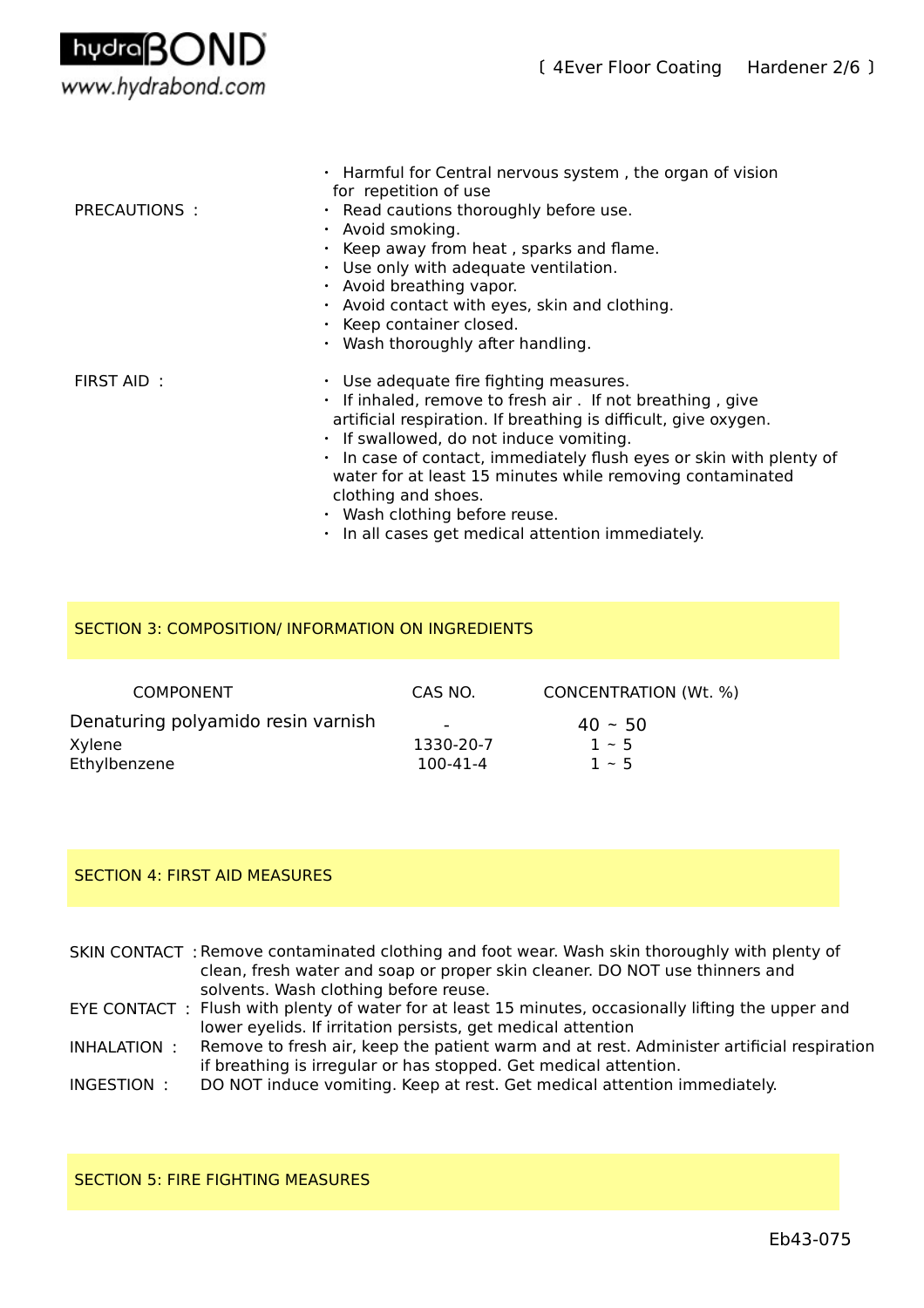

# SECTION 5: FIRE FIGHTING MEASURES

EXTINGUISH MEDIA CO2, alcohol resistant foam, dry chemical, powder spray, sand

- INSTRUCTIONS : Cool exposed containers with water spray. Never direct water in the container in order
	- to prevent any splashing of the product. Wear self-contained breathing apparatus (SCBA) and full fire-fighting protective clothing.

## SECTION 6: ACCIDENTAL RELEASE MEASURES

- SMALL SPILL : such as sand, earth, vermiculite, diatomaceous earth and place in an appropriate waste disposal container. Remove all sources of ignition and ventilate the area. Absorb with an inert material
- LARGE SPILL: Stop leaking if without risk. Eliminate all sources of ignition. Contain with an inert material recover as much as possible and place the remainder in an appropriate waste disposal container. Warn unauthorized personnel to evacuate. Prevent entry into drains and sewers or confined areas. If the product enters drains and sewers contact the local water company immediately. In case of contamination of streams, rivers or lakes, contact local, regional or national authority.

## SECTION 7: HANDLING AND STORAGE

- PRECAUTIONS : Use only in well ventilated areas. Avoid inhalation and contact with eyes, skin and clothing. Wear appropriate personal protective equipment. Ground and bond all containers when transferring the material. Empty containers may retain product and product vapor. DO NOT expose to heat, open flame, sparks, direct sunlight or other ignition sources such as cutting, welding, drilling, grinding or static electricity. DO NOT pressurize. Provide adequate safety showers and eyewashes in the area of use. Keep out of reach of children.
- STORAGE : Keep away from heat. Keep away from sources of ignition. Keep container tightly closed. Keep in a cool, well-ventilated place. Ground all equipment containing material. Smoking, eating and drinking should be prohibited in areas of storage and use. Keep out of reach of children.

# SECTION 8: EXPOSURE CONTROLS/ PERSONAL PROTECTION

EXPOSURE LIMITS : Xylene TLV TWA: 100(ppm) from ACGIH Ethylbenzene

TLV TWA: 100(ppm) from ACGIH

ENGINEERING CONTROLS :

Provide exhaust ventilation or other engineering controls to keep the airborne concentrations of vapors below their respective threshold limit value. Provide adequate safety showers and eyewashes in the area of use.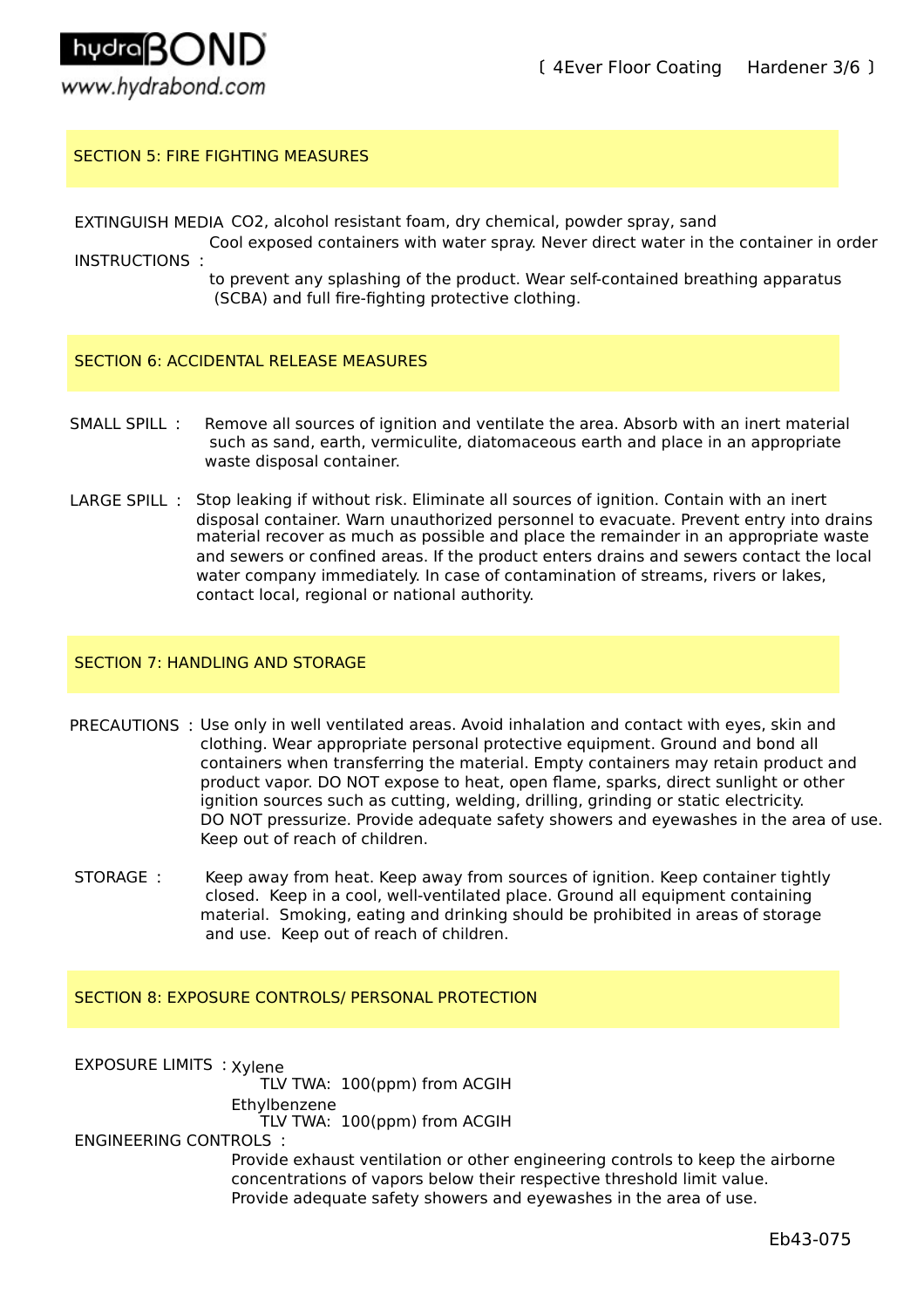

# PERSONAL PROTECTION :

- Personal Protective Equipment may vary depending on the job being performed. EYE/FACE : Wear eye protection such as safety glasses with side shields, splash goggles or face shield with safety glasses.
- SKIN : Avoid skin contact. Impervious gloves should be worn. Other items may include long sleeves, lab coats, or impervious jackets.
- RESPIRATORY : Determine if airborne concentrations are below the recommended exposure limits in accordance your company's PPE program and regulatory requirements. If they are not, select NIOSH-approved respirators are generally adequate protection from the concentration levels encountered. Air-purifying respirators are generally adequate for organic vapors. Use positive pressure, supplied air respirators if there is potential for an uncontrolled release. If exposure levels are unknown, or under circumstances where air-purifying respirators may not provide adequate protection.

# SECTION 9: TOXICOLOGICAL INFORMATION

| PHYSICAL STATE:          | Buff liquid.       |
|--------------------------|--------------------|
| ODOR:                    | Agent smell        |
| <b>BOILING POINT:</b>    | 82°C ~ 143°C       |
| <b>VAPOR PRESSURE:</b>   | 399Pa(20°C)        |
| <b>MELTING POINT:</b>    | 84°C               |
| <b>FLASH POINT:</b>      | 26.7°C             |
| AUTO IGNITION POINT :    | $427^{\circ}$ C    |
| <b>SPECIFIC GRAVITY:</b> | 1.4( Water $=1$ )  |
| SOLUBILITY:              | Soluble in solvent |
| VOC:                     | 295q/L             |
|                          |                    |

## SECTION 10: STABILITY AND REACTIVITY

| STABILITY:                                | Stable under ordinary conditions of use and storage      |
|-------------------------------------------|----------------------------------------------------------|
| CONDITIONS OF INSTABILITY: Heat           |                                                          |
| HAZARDOUS DECOMPOSITION PRODUCTS:         |                                                          |
|                                           | Carbon Monoxide, Formaldehyde                            |
| HAZARDOUS POLYMERIZATION: Will not occur. |                                                          |
| INCOMPATIBILITY:                          | Heat, flame, strong oxidizers, acids, amine, base, water |

#### SECTION 11: STABILITY AND REACTIVITY

| PRIMARY ROUTES OF ENTRY:<br>TOXICITY TO ANIMALS: | Skin contact, eye contact, inhalation, and ingestion.<br>Xylene |
|--------------------------------------------------|-----------------------------------------------------------------|
|                                                  | LD50: 400mg/kg (Rat)                                            |
|                                                  | $LC 50 : 3000$ ppm(Rat)                                         |
|                                                  | Ethylbenzene                                                    |
|                                                  | LD50 : 3500mg/kg (Rat)                                          |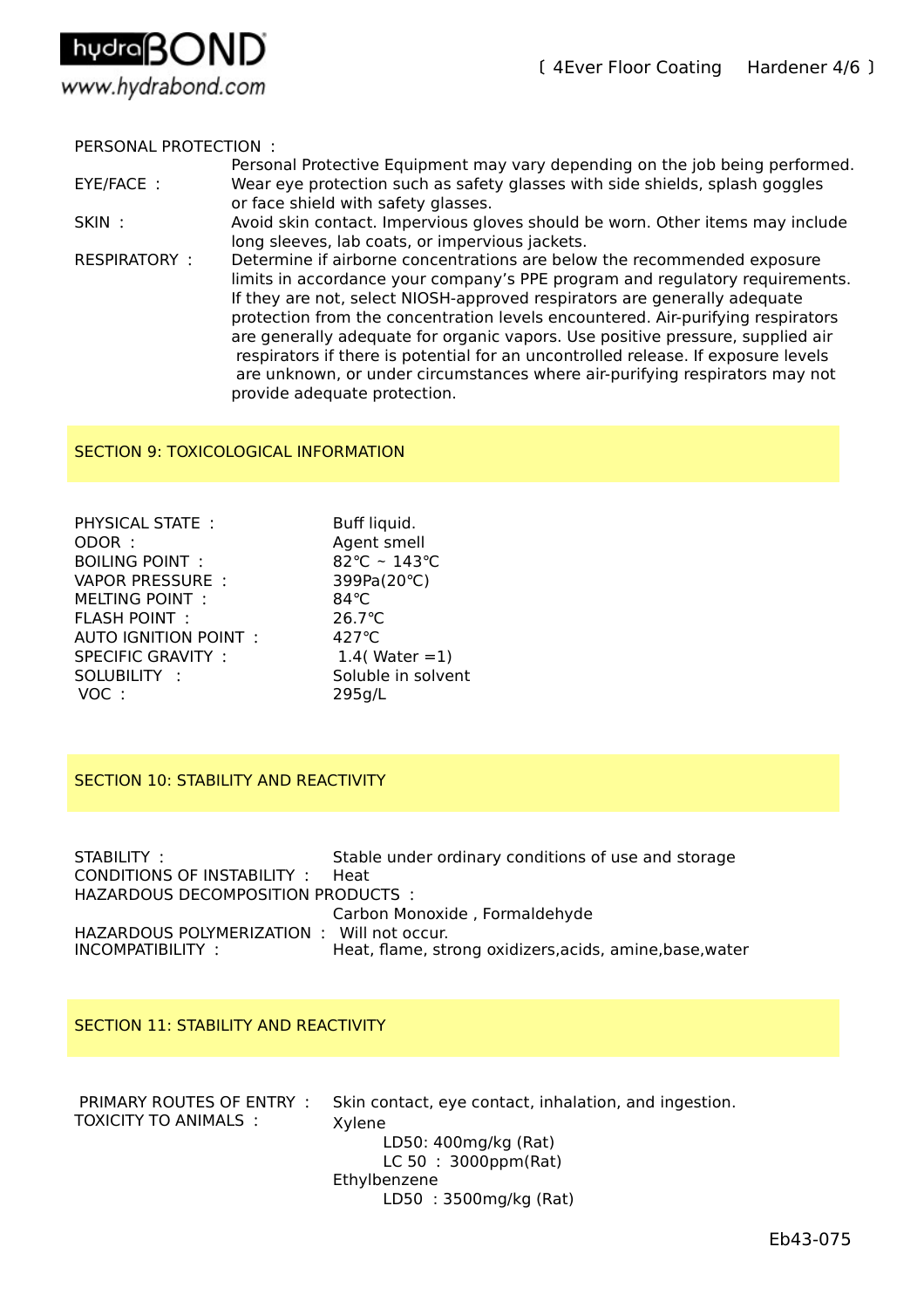

## SPECIAL REMARKS ON TOXICITY TO ANIMALS : Titanium Dioxide LD50: 2400mg/kg (Rat) LC 50 : 6820mg/m3(Rat) Investigated as a mutagen and reproductive effector.

# SECTION 12: ECOLOGICAL INFORMATION

ENVIRONMENTAL FATE : When released to the atmosphere, it will photo-degrade in hours ( polluted urban atmosphere ) to an estimated range of 4 to 6 days in less polluted areas. Rain-out should be significant ECO-TOXICITY : Insoluble in water

## SECTION 13: DISPOSAL CONSIDERATIONS

WASTE DISPOSAL : Dispose of product in an appropriate and approved waste disposal facility in accordance with applicable national, prefectural and local regulations.

# SECTION 14: TRANSPORT INFORMATION

| DOT SHIPPING NAME:   | Flammable Liquid                  |
|----------------------|-----------------------------------|
| UN NO :              | 1263                              |
| UN HAZARDOUS CLASS : | Class 3                           |
| UN PACKAGE GROUP:    | PG III                            |
| IMDG CODE:           | Class.3.3-Flammable high FP group |

## SECTION 15: OTHER REGULATORY INFORMATION

OTHER REGULATIONS : This section does not reference all applicable regulatory compliance lists. FIRE MANAGEMENT LAW : Category 4 Petroleum Group 2 ( Water insolubility) Hazardous Category Ⅲ INDUSTRIAL SAFETY AND HEALTH LAW : Toxic substance which should be noticed REGULATION OF ORGANIC SOLVENTS INTOXICATION PREVENTION : Category 2 PRTR LAW :  $X$ ylene 5% Categoly 1 53<br>Fthylbenzene 5% Categoly 1 85 Categoly I Ethylbenzene